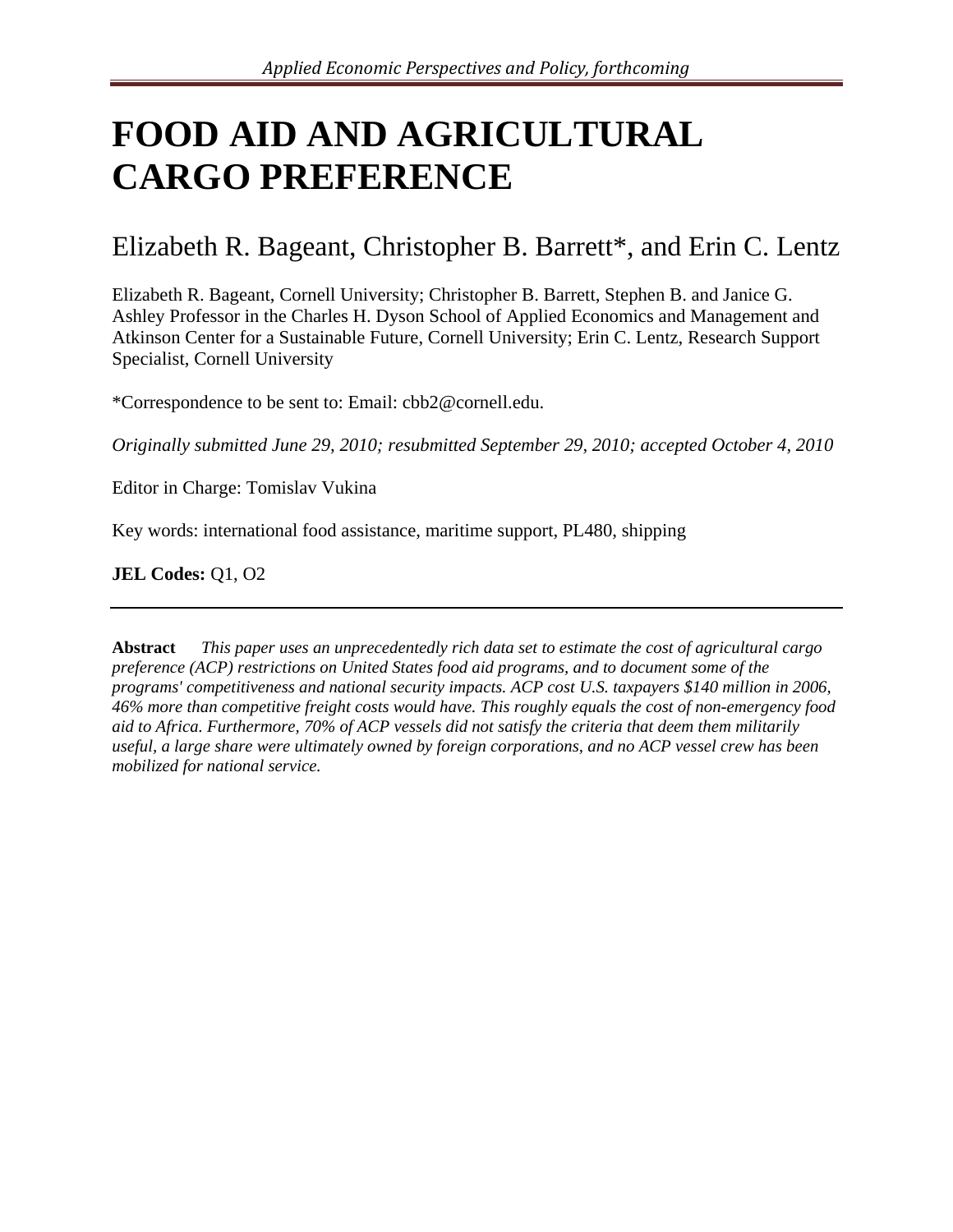## **Introduction**

For at least half a century, food aid has been a key resource for responding to food crises ranging from chronic food insecurity associated with endemic poverty, to acute humanitarian emergencies following natural or manmade disasters. Over the past decade, considerable reforms have been made to food aid policies, as donors have begun to distribute cash or vouchers in lieu of food, or if they are distributing food, to purchase commodities in developing countries rather than in the donor country. Notably, the last and slowest donor to reform its food aid policies has been the United States (U.S.), which has accounted for more than one-half of yearly global food aid deliveries for decades.

Why has the U.S. been slow to change its food aid policies? The sheer size and history of U.S. food aid programs obviously create an inertia that differentiates it from most donors. But in political economy terms, arguably the most distinctive feature of U.S. food aid programs is the intimate involvement of ocean carriers, which benefit from little-known agricultural cargo preference (ACP) requirements that are absent in other donor countries. While food aid policy reforms have had to overcome resistance from agribusiness and some non-governmental organization (NGO) interests in every donor nation, the "iron triangle" of interests formed by agribusiness, some NGOs and ocean carriers has been a uniquely effective lobby for the status quo in U.S. food aid policy (Barrett and Maxwell 2005).

Although ocean carriers are a unique and powerful player in the political economy of U.S. food aid policy, and ACP seems to matter to the performance of the world's largest food aid program, very little is known empirically about the cost and effects of ACP. This paper helps to fill that evidence gap, exploiting an unprecedentedly rich data set, which covers every United States Agency for International Development (USAID) food aid shipment in fiscal year 2006, to estimate the cost of ACP restrictions and to document some of the competitiveness and national security impacts of ACP. Many experts have argued that cargo preference laws have proven ineffective in maintaining the viability of the U.S. maritime industry, and divert valuable resources away from food aid and development assistance programming (Barrett and Maxwell, 2005; Murphy and McAfee 2005; GAO, 2007). A recent simulationbased analysis suggests that eliminating ACP would be the donor policy reform with the greatest potential to increase the well-being of food-insecure households globally (Lentz and Barrett 2008).

This paper adds more precise and comprehensive empirical support to those arguments. We find that the ACP program operates at a substantial financial cost to U.S. taxpayers and to U.S. government agencies shipping agricultural cargoes, and at a potentially significant humanitarian cost to underserved eligible beneficiary populations. We estimate that in fiscal year 2006, ACP compliance by USAID and the United States Department of Agriculture (USDA) cost U.S. taxpayers \$140 million, a 46% markup over competitive freight costs. This is nearly equivalent to the value of USAID's entire 2006 Title II nonemergency food aid to Africa, which served 1.2 million beneficiaries and is widely deemed important to preventing food emergencies.<sup>1</sup> There is no specific appropriation by Congress to compensate USAID and USDA for ACP costs, though several inter-agency reimbursement mechanisms exist (these are discussed in detail below). Additionally, 70% of U.S.-flag vessels eligible to carry food aid in 2006 failed to meet the Department of Defense's (DoD) definition of militarily useful vessels, calling into question the effectiveness of ACP vessels in supporting national security. Furthermore, vessels ultimately owned by foreign corporations carry a considerable share of food aid shipments under cargo preference. We thus find that: ACP rules are costly, especially to USAID, a resource-poor international development agency whose mission does not involve shouldering the cost of subsidies to the shipping industry; that ACP fails to advance national security objectives as effectively as a parallel program, the Maritime Security Program; and that, ironically, ACP rules support foreign carriers, which undercuts the purpose of

<sup>1</sup> *See Appendix 6 of USAID IFAR (2006).*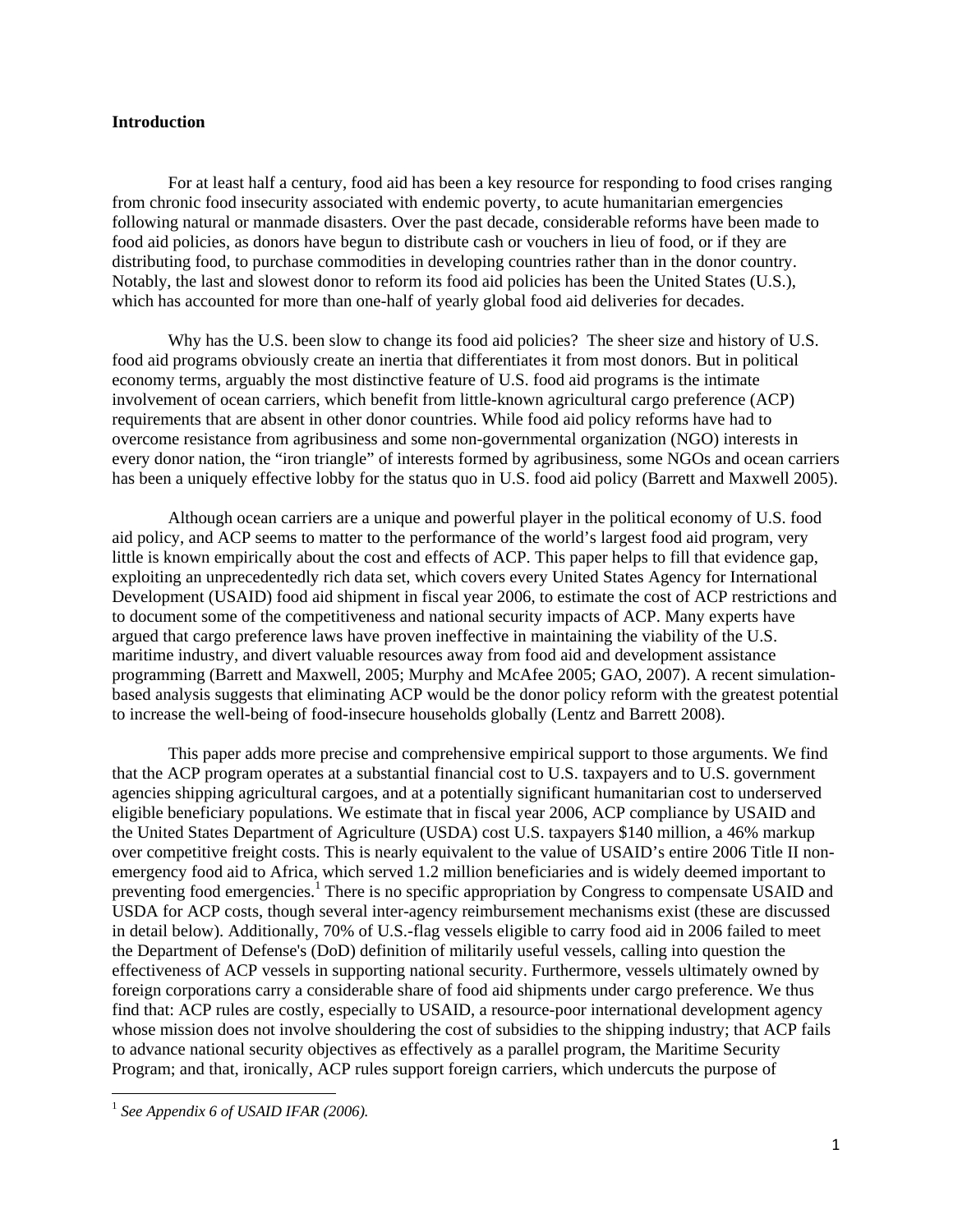promoting American interests. In the paper's closing section, we offer some suggestions for policy remedies to these problems. The key message of the paper is that ACP is relatively ineffective in advancing its stated objectives, and that direct subsidies to the U.S. shipping industry would likely more effectively advance national security and shipping goals while also liberating U.S. food aid programs from inefficiencies that complicate the humanitarian task of emergency food delivery and add substantial cost for taxpayers.

# **Background Information**

Several government agencies cooperate to deliver U.S. food aid. USAID administers Titles II and III of the Food for Peace Act. Title III was unfunded in fiscal year 2006 (FY06), and remains so today, while Title II and the Bill Emerson Humanitarian Trust cumulatively accounted for 74% of total 2002- 2006 U.S. food aid funding (GAO, 2007). USDA's Foreign Agricultural Service administers Title I (which, although historically the largest U.S. food aid program, has gone unfunded since FY07), as well as Food for Progress, the McGovern-Dole International Food for Education and Child Nutrition program, Section 416(b) donations of commodity stockpiles held by the Commodity Credit Corporation (CCC), and the Local and Regional Procurement pilot projects authorized under the 2008 Farm Bill. USDA's Farm Service Agency (FSA) serves as the buying agent for all U.S. food aid programs. FSA extends invitations for bids (IFBs) to prospective sellers of food commodities and providers of freight services for commodity delivery to overseas ports. The Kansas City Commodity Office (KCCO) of FSA is responsible for price discovery and commodity purchase. Freight contracts are awarded by NGOs to ocean carriers based on KCCO's lowest landed cost price analysis.

Maritime interests have always played a major role in U.S. food aid policy, and ACP has long been one of the most controversial of the many regulations imposed upon the U.S. government food aid agencies, USAID and the USDA.<sup>2</sup> U.S. law requires that a minimum share of U.S. food aid be shipped on U.S.-flag vessels, in accordance with the Cargo Preference Act of 1954 and Section 901 of the Merchant Marine Act of 1936, each of which has been amended several times, as well as the Cargo Preference Act, enacted in 1954 alongside Public Law 480, the key law governing U.S. food aid programs. There are several stated policy objectives of cargo preference. As described by the Department of Transportation's Maritime Administration (MARAD), cargo preference laws are intended to provide essential sealift capability in wartime, and to maintain skilled jobs for American seafarers and the financial viability of U.S.-flag vessel operating companies, thereby ensuring that vessels, trained crews, and vessel service industries continue to exist in order to protect U.S. ocean commerce from foreign domination (MARAD n.d.).

From 1954 until 1985, cargo preference restrictions required that at least 50% of the gross tonnage of U.S. food aid commodities be shipped on privately owned, registered U.S.-flag commercial vessels. The 1985 Farm Bill increased that proportion from 50% to 75%, despite opposition by both USDA and USAID. Based on calculations submitted to them by USDA and USAID, MARAD is responsible for reimbursing the excess ocean freight costs associated with the increased use of U.S.-flag commercial vessels. This increase applied only to food aid and did not apply to other government-directed shipments. Congress did mandate that MARAD reimburse USAID and USDA any extra costs associated with this change, although the reimbursement system has been the subject of considerable inter-agency dispute over the years and, at one point, hundreds of millions of dollars in MARAD reimbursements were in arrears (USAID 2001, Barrett and Maxwell 2005). MARAD's Office of Cargo Preference and Domestic Trade is responsible for identifying whether food aid carriers qualify for ACP, and therefore plays a central role in monitoring ACP compliance.

# *Vessel Eligibility*

<sup>2</sup> *See Ruttan (1993) or Barrett and Maxwell (2005) for extensive discussions of this topic.*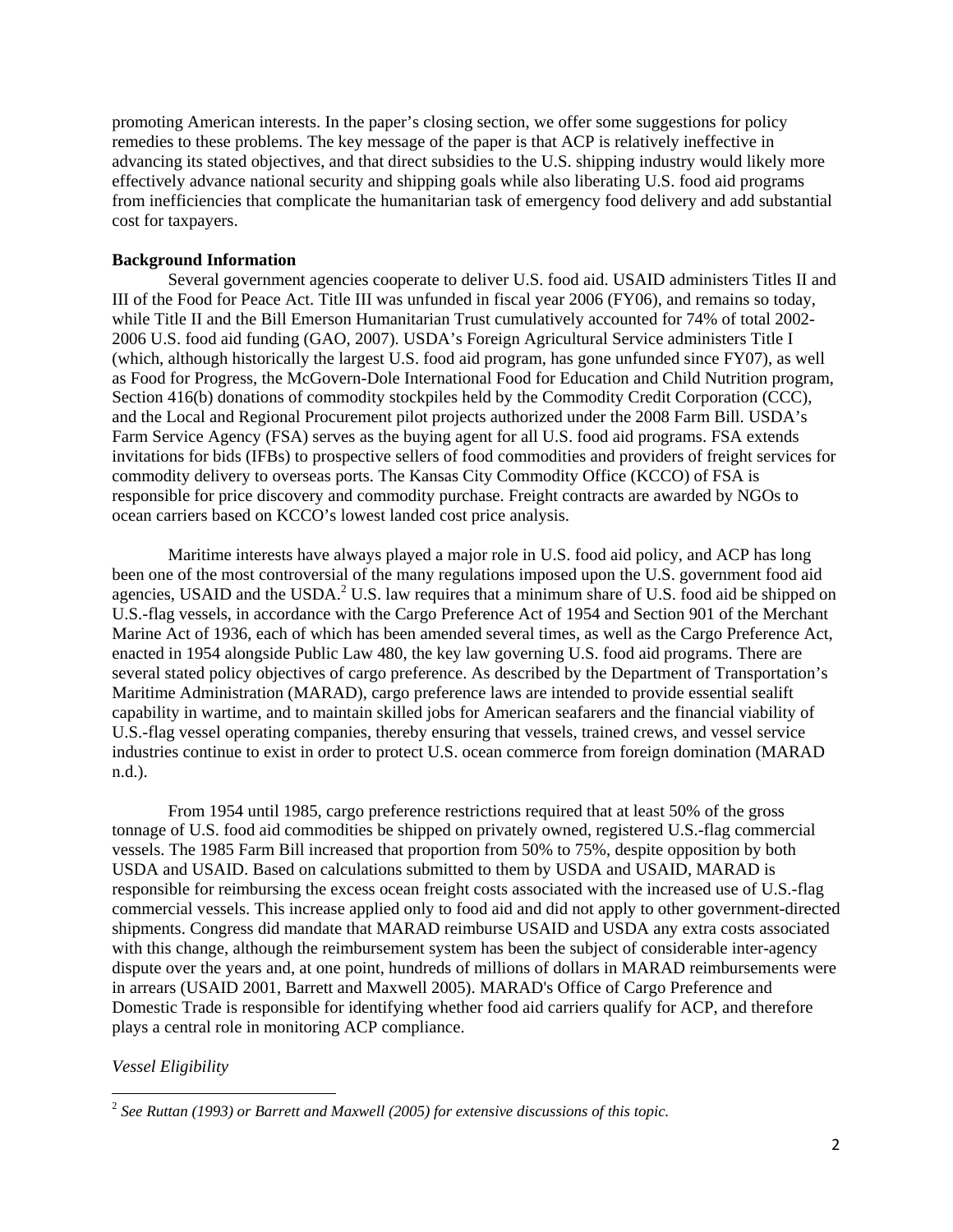MARAD's determination of U.S.-flag status requires that a vessel be a privately owned, U.S.-flag commercial vessel registered in and operated under the laws and regulations of the U.S. (USAID 2007).<sup>3</sup> U.S.-flag registry is costly due to taxes, safety, health and environmental regulations, as well as the higher labor costs typically associated with hiring U.S. citizen mariners. In order to be a U.S.-flag vessel, at least 75% of crewmembers must be U.S. citizens, while the remaining 25% can be resident aliens (as reported in GAO 2004, MARAD 2006a). A vessel must be U.S.-flagged for three years in order to be eligible for the agricultural cargo preference program, which limits the flexibility of the U.S.-flag shipping industry to meet short-term changes in demand for U.S.-flag shipments.

Under ACP policy adopted by MARAD, food aid freight contracts are awarded based on a priority system. MARAD Priority 1 (P1) bids offer direct U.S.-flag vessel service, or U.S.-flag vessel service with transshipment to another U.S.-flag vessel, or intermodal services to the final destination utilizing only U.S.-flag vessels for any waterborne segments. P1 bids tend to be carried on bulkers, breakbulk carriers, or tankers rather than container ships or other vessels providing liner service. As the most modern and efficient vessels for carrying containerized cargo, those providing liner service use hub and spoke operations to dominate the commercial ocean freight industry today. MARAD Priority 2 (P2) bids include U.S.-flag to foreign-flag transshipment, with the exception of transfers to foreign-flag vessels within the territorial waters of the receiving country (Bloom 2008). P2 shipments may be the most viable in many developing countries, where ports are often too small to accommodate large, transoceanic container ships. P2 bids tend to be awarded to vessels providing liner service, though priority policy may induce more container lines to offer transshipment service using only U.S.-flag vessels. Thus, container lines increase their status on the priority scale, at the cost of the efficiency of U.S.- to foreign-flag transshipment. MARAD Priority 3 (P3) bids are direct service bids using a foreign-flag vessel or foreignflag to foreign-flag transshipments.

In the bid selection process used to ensure compliance with ACP laws, P1 bids always take precedence. Price-based competition occurs only among P1 bids, regardless of whether P2 or P3 bids have lower costs. P2 bids are only accepted in cases where P1 bids are not available, and P3 bids are only accepted in cases where P1 and P2 bids are not available. USAID tracks P1 and P2 classifications by coding each accepted bid according to its priority status.<sup>4</sup>

## *Ocean Freight Differential and Inter-Agency Reimbursement*

The ocean freight differential (OFD) is the difference between the winning U.S.-flag vessel's ocean freight rate and that of a competing foreign-flag carrier. The OFD does not cover non-ocean costs associated with the award of freight contracts to U.S.-flag vessels under ACP, such as overland transport and fumigation. Insiders offer anecdotal claims that these costs are often higher than for the lowest cost (but non-U.S. flag) ocean freight bid, but we know of no solid evidence for this claim. Partial reimbursement for OFD incurred due to cargo preference regulations is provided under a July 18, 1987 Memorandum of Understanding (MOU) between MARAD, USAID and the Commodity Credit Corporation (CCC). Under the MOU, the OFD eligible for reimbursement is based on the average OFD paid for shipping on U.S.-flag vessels that are under 25 years old, or vessels rebuilt within the last five years that received competing foreign-flag bids. For each food aid agency, this average is then multiplied by the total U.S.-flag tonnage with a competing foreign-flag bid. This average is computed separately for bagged and bulk cargo. MARAD is required to reimburse agencies for one-third of OFD costs to compensate for the additional 25 percentage point increase in cargo preference coverage on food aid

<sup>3</sup> *Foreign-built vessels re-registered in the United States that wish to participate in the ACP program must also wait at least three years after re-flagging before being eligible to carry ACP cargo. For vessels participating in both the Maritime Security Program (described below) and ACP, the three-year wait provision is waived (Bloom, 2008).* <sup>4</sup> *USAID's original flagging status sometimes differs from the final flagging classification by MARAD.*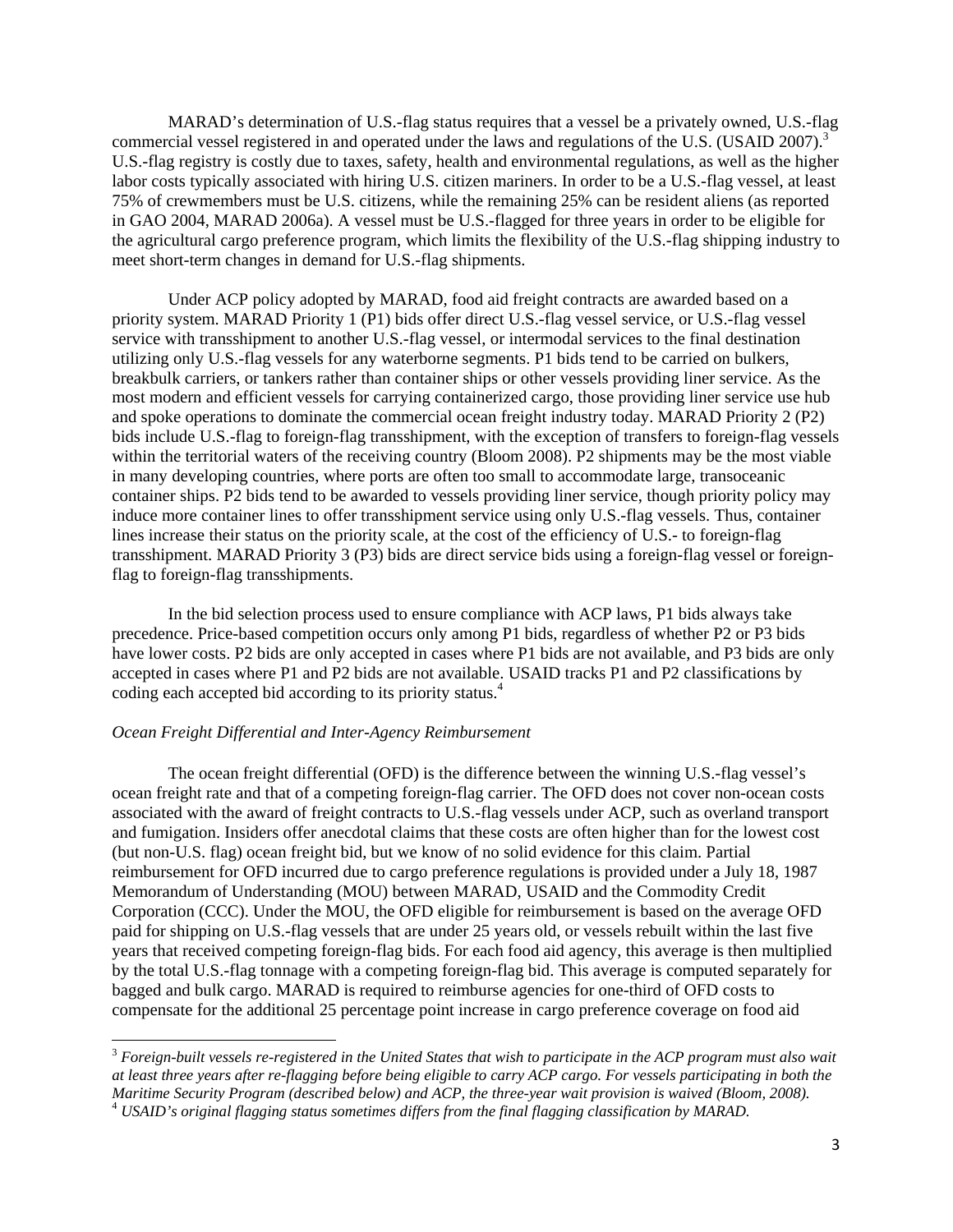shipments from 50% to 75% under the Food Security Act of 1985. OFD reimbursement does not include the additional costs incurred for using a vessel over 25 years of age, nor does reimbursement include bids for which there was no competing foreign-flag bid. As we demonstrate below, these are significant omissions, especially because parallel legislative restrictions on food aid shipments – the Great Lakes Set Aside discussed below – effectively discourage foreign-flag vessels from bidding on ocean freight service outside the Great Lakes, thereby increasing the unreimbursed share of ACP costs incurred by food aid agencies.

## *Twenty Percent Excess Freight*

An additional reimbursement known as the "Twenty Percent Excess Freight" (TPEF) provision allows for additional payments by MARAD to food aid agencies to offset the costs incurred through adhering to cargo preference regulations in years when global shipping prices are unusually high. The TPEF reimbursement is calculated according to the 1987 Memorandum of Understanding between USAID, CCC and MARAD, which states:

"...if in any fiscal year the total cost of ocean freight and ocean freight differential incurred by CCC on the export of commodities and products thereof under export activities specified in section 901b exceeds 20 percent of the total of the value of such commodities and products and the costs of such ocean freight and the ocean freight differential incurred by CCC during such fiscal year, the Secretary of Transportation shall reimburse the CCC for the amount of such excess."

This reimbursement can be quite significant during years when shipment costs are high and commodity costs are low. TPEF payments affect the inter-agency distribution of ACP costs, but neither add to nor reduce the aggregate costs of ACP to the federal government. However, every dollar reimbursed to food aid agencies increases the amount spent on food aid programming.

# *Great Lakes Set-Aside*

Prior to 1985, most food aid that passed through the Great Lakes region was carried by foreignflag ships due to their size and ease of navigation of Great Lakes waterways. By increasing cargo preference requirements from 50% to 75%, the passage of the Food Security Act of 1985 was expected to harm the Great Lakes ports, given the dominance of foreign-flag ships in that region. As a political solution designed to ease the transition to the newly-expanded U.S.-flag-based shipping system, the act mandated that the percentage share or metric tonnage of fortified, bagged, or processed commodities exported from Great Lakes ports be preserved (United States Congress, 1985). Known as the "Great Lakes Set Aside", in effect this provision exempted Great Lakes ports from cargo preference requirements for up to 25% of total bagged or packaged government agricultural cargo shipped from all U.S. ports from 1986 to 1989.<sup>5</sup> The tonnage set-aside provision expired in 1990, at which point Great Lakes ports had to compete for the 25% of food aid cargoes permitted to be "flag-blind". As a result, virtually no food aid was shipped from Great Lakes ports for several years (GAO 2004).

In 1996, in light of the decline of Great Lakes ports, a new, compromise variant of the Great Lakes Set Aside was reinstated as Section 17 of the Maritime Security Act of 1996 (MSA-17). MSA-17 requires that 25% of bagged food aid cargo be "handled" in the Great Lakes port range, and requires that this 25% of tonnage be awarded based on lowest landed cost without regard to flagging and the prioritization system described earlier. This has important effects. Because the MSA-17 requirement is

<sup>5</sup> *Note that the Great Lakes Set Aside and MSA-17 do not apply to bulk cargo. This exemption of bulk food aid has limited effect, however, since the 1985 Farm Bill also established that at least 75% of non-emergency U.S. food aid must be bagged.*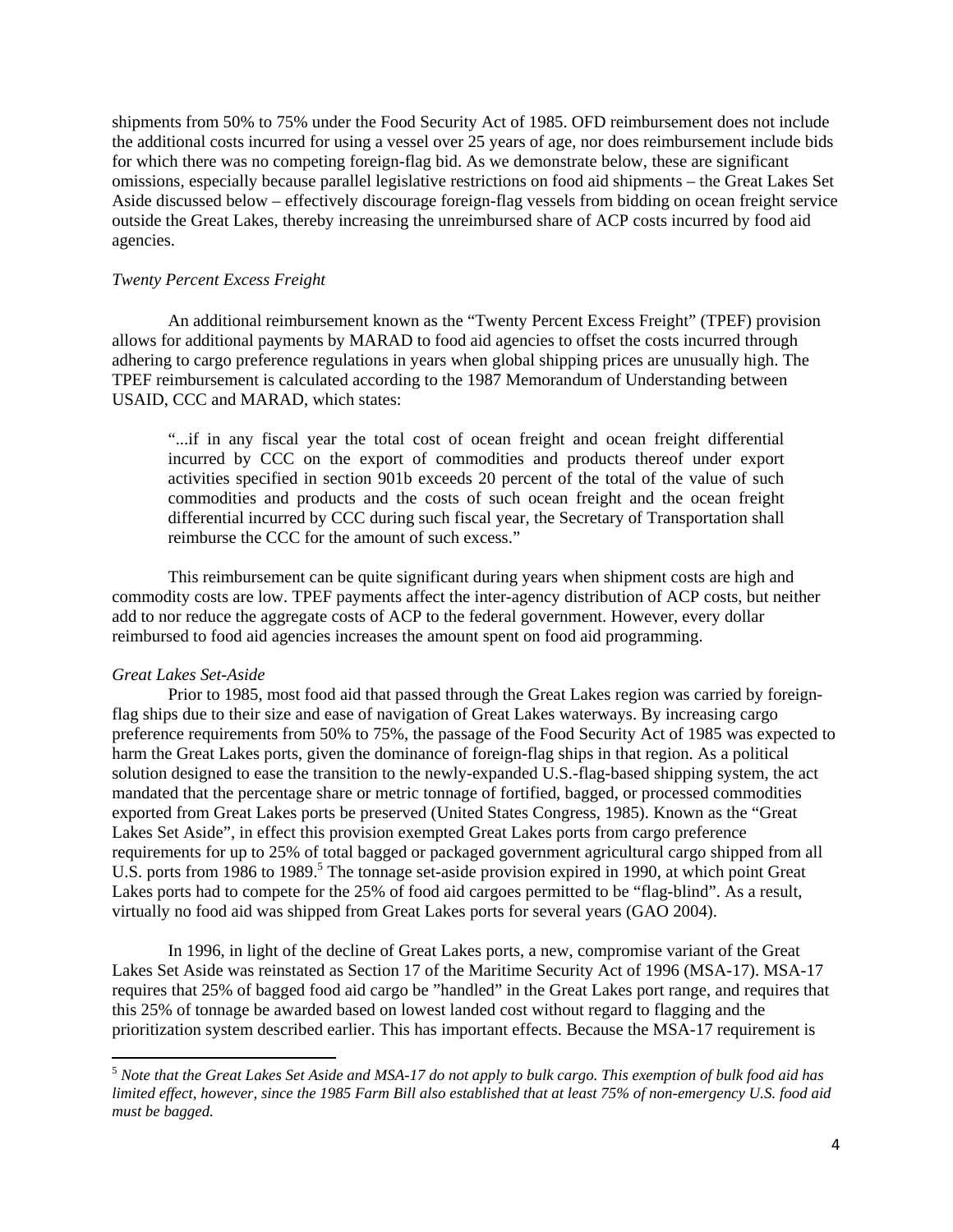only for handling, not lifting, cargoes are now often containerized at Great Lakes port facilities and then carried by rail to a coastal port for lifting. U.S.-flag liner vessels often have a competitive advantage over foreign breakbulk vessels in these intermodal operations. However, MARAD does not count cargo transported intermodally on U.S.-flag vessels as complying with ACP requirements. As a result, virtually no freight contracts from Great Lakes ports meet the U.S.-flag requirement. The secondary effect of this legislation, following directly from the first, is that the remaining 75% of bagged food aid shipped from outside the Great Lakes port range effectively must be carried entirely on U.S.-flag vessels in order to comply with cargo preference regulations (Bloom 2008, p. 295).

#### *Maritime Security Program*

ACP is not the only means used by the U.S. government to support the merchant marine. The Maritime Security Program (MSP), also administered by MARAD, was established in 1996 to help the U.S. merchant marine fleet meet the higher costs of maintaining U.S.-citizen crews and meeting DoD standards for military readiness.

"The MSP maintains a modern US-flag fleet providing military access to vessels and vessel capacity, as well as a total global, intermodal transportation network. This network includes not only vessels, but logistics management services, infrastructure, terminals facilities and US citizen merchant mariners to crew the government owned/controlled and commercial fleets," (MARAD 2009).

Thus, the objectives of MSP are effectively identical to those of ACP. In late 2003, MSP was renewed through fiscal year 2015. In 2007, MSP enrolled 60 vessels, 47 of which also qualified for ACP shipments. In 2009, MSP enrolled 59 vessels, 39 of which were eligible for  $\rm ACP$  shipments.<sup>6</sup>

Vessels participating in the MSP are required to be "militarily useful," defined as being less than 15 years old, U.S.-flagged and providing primarily liner service.<sup>7</sup> MSP vessels also must be available for call-up to meet national security needs and DoD shipping needs. In 2009, each vessel in the Maritime Security Fleet (MSF) received a subsidy of \$2.9 million (up from \$2.6 million in 2008) to compensate for the added costs of maintaining U.S.-flag status (GAO 2004, p.13, MARAD 2006b). These subsidies are essentially call options that give DoD the legal right to use ships and crews for military operations when necessary. DoD has employed MSP vessels, for example, during conflicts in the Persian Gulf, Bosnia, Kosovo, Somalia and Iraq (Econometrica 2009).

<sup>6</sup> *See http://www.marad.dot.gov/documents/MSP\_Fleet.pdf for a listing of vessels enrolled in the Maritime Security Fleet as of July 2009. See http://www.marad.dot.gov/documents/MAR730-*

*\_MasterVesselListforCargoPreference\_06\_sept\_06(2).pdf for a June 2009 listing of the ACP fleet. A 2006 list of MSP-eligible vessels was not available. Throughout this paper, we therefore use the 2007 vessel list to identify likely MSP vessels in 2006. A comparison of the 2007 list with that of 2008 indicates a difference of 11 vessels, only 4 of which participated in 2006. Given the minor year-on-year change in MSP and ACP vessel listings, any error introduced by using the 2007 listing is surely small.* 

<sup>7</sup> *This generally limits MSP to container ships rather than bulk, breakbulk or tanker vessels (GAO 2004, pp. 6-10). Additionally, "roll-on/roll-off" vessels that specialize in carrying vehicles are considered militarily useful under the MSP, but are less useful for shipping food aid. ACP vessels cannot "double dip" by also receiving MSP payments on days when they carry more than 7,500 metric tons of bulk (not bagged) food aid (Barrett and Maxwell, 2005). Given how few bulkers participate, this seems to be a phantom restriction.*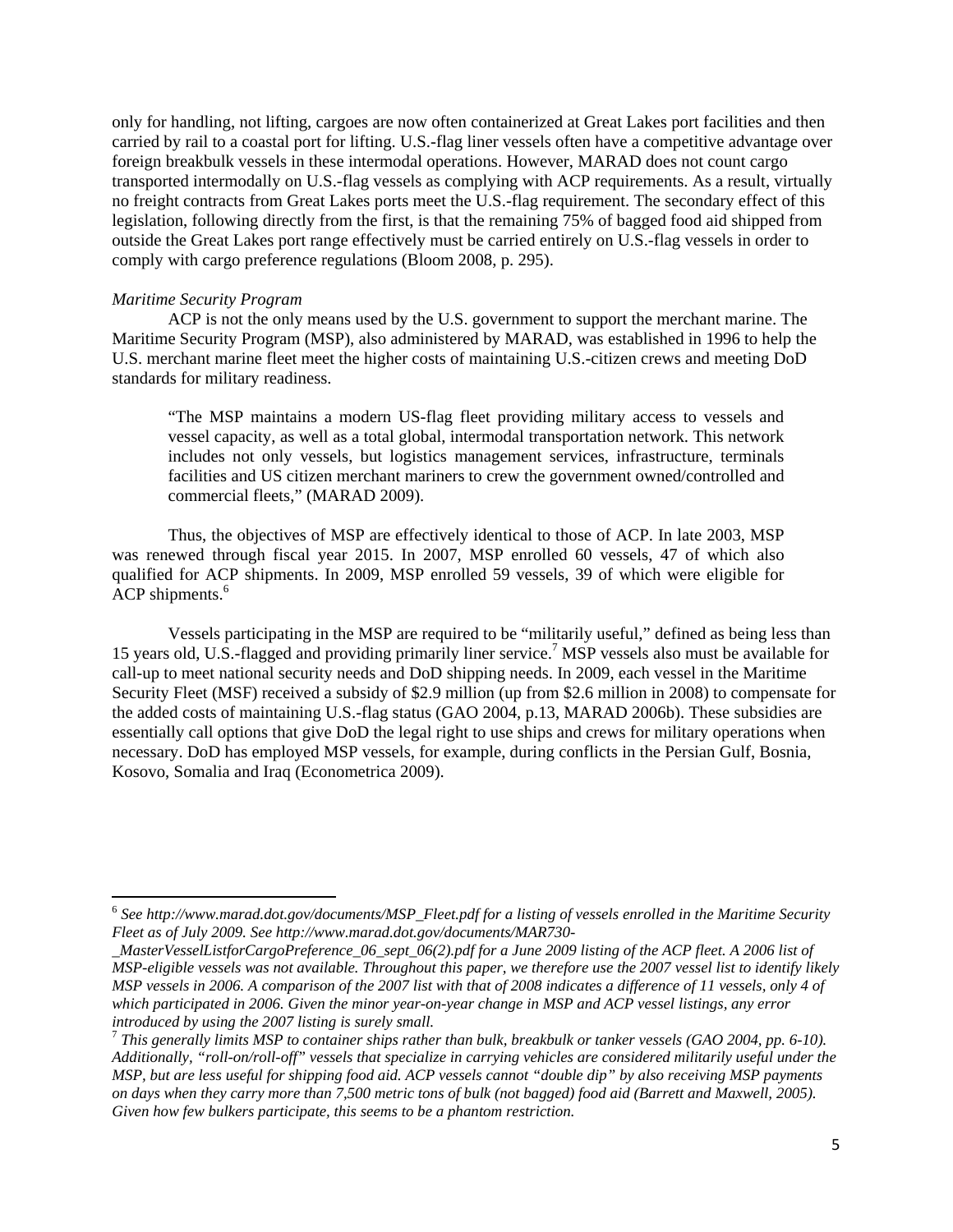MARAD estimates that the MSP payments cover, on average, 13% of vessels' operating costs (GAO 2004).<sup>8</sup> Yet according to MARAD, ACP premia, not MSP payments, provide the primary governmental support for MSP vessels, thereby justifying the continuation of ACP. As we show below, our estimates call this claim into question.

Unlike MSP, "military usefulness" is not an explicit requirement for ACP eligibility. While 47 vessels qualify for both ACP and MSP programs, of the remaining 95 vessels that participate in ACP, a vast majority (84/95) do not meet the military usefulness criteria. These vessels are either more than 15 years old or do not appear to offer liner service. Therefore, over 88% of the non-MSP vessels eligible for ACP trade are not militarily useful vessels by MARAD standards.<sup>9</sup> Further, 31 of the 42 militarily useful vessels eligible for ACP are already enrolled in the MSP program. In 2006, only 15 militarily useful vessels actually participated in ACP shipments of U.S. food aid.

#### **Data and Analytical Methods**

In order to more precisely estimate the costs associated with ACP and its effectiveness in advancing national security objectives, we analyze transactions-level data obtained from USAID on all USAID bulk and bagged food aid shipments – 1,741 in total – for fiscal year 2006 (October 1, 2005- September 30, 2006).<sup>10</sup> These data include information on individual shipment tonnage, vessels, flag status, carriers, load/discharge ports, priority status, ocean freight costs, total shipping costs and alternate bids, if any were received. Data on foreign-flag bids used to compute the ocean freight differential were provided when a losing competing foreign-flag bid was also made. These data were matched to data on participating vessels obtained from MARAD's website, including vessel type, age, ownership and eligibility for ACP and MSP. MARAD ownership data were complemented with internet-based research on the corporate parentage of companies carrying ACP shipments.

Using this information, we estimated differential costs between U.S.-flag vessels and their foreign competitors, as well as between older and younger vessels, disaggregating the analysis between bagged and bulk food aid shipments. We should note as well that USDA (CCC), USAID, and MARAD disagree on how to compute ocean freight costs. The 1987 inter-agency MOU that specifies administration, computation and distribution of ocean freight costs among these agencies is widely considered outdated and unclear (Simmons 2009, GAO 2009). In discussing our results, we note where limited data or unclear guidance on computational methods may affect our estimates; in such cases we chose the more conservative estimation method in order to avoid overstating our findings.

We are restricted to analyzing FY06 due to data availability. However, this year appears reasonably representative, as average open market freight rates in 2006 were comparable to those prevailing in the first half of 2010 and to historical averages 2003-2010, according to grain vessel rates reported by the USDA Agricultural Marketing Service in its weekly *Grain Transportation Report*. 11

<sup>8</sup> *This estimate was based on the then-\$2.1 million subsidy. The subsidy for MSP vessels increased to \$2.6 million for fiscal years 2006 to 2008, \$2.9 million for fiscal years 2009 to 2011, and \$3.1 million for fiscal years 2012 to 2015 (GAO 2004, p.14).*

<sup>9</sup> *Some MSP vessels are over 15 years old. We assume that most of these vessels met the militarily useful criteria when they entered MSP and have since aged. However, it appears that some older MSP vessels had age requirements waived when entering MSP. Such waivers are given, "...based on a finding that such an action is in the national interest," (Econometrica 2009, p.14). For example, two MSP vessels are listed as 31 years old in 2006. Given that the MSP program began in 1996, using just the age-limit criterion, these vessels could not have qualified for MSP without a waiver.*<br><sup>10</sup> *The data include shipments for Title II programs and the Bill Emerson Humanitarian Trust. The complete data* 

*are available from the authors by request for purposes of replication.* 11 *Archived copies are available online at* 

*http://www.ams.usda.gov/AMSv1.0/ams.fetchTemplateData.do?template=TemplateV&navID=AgriculturalTranspor*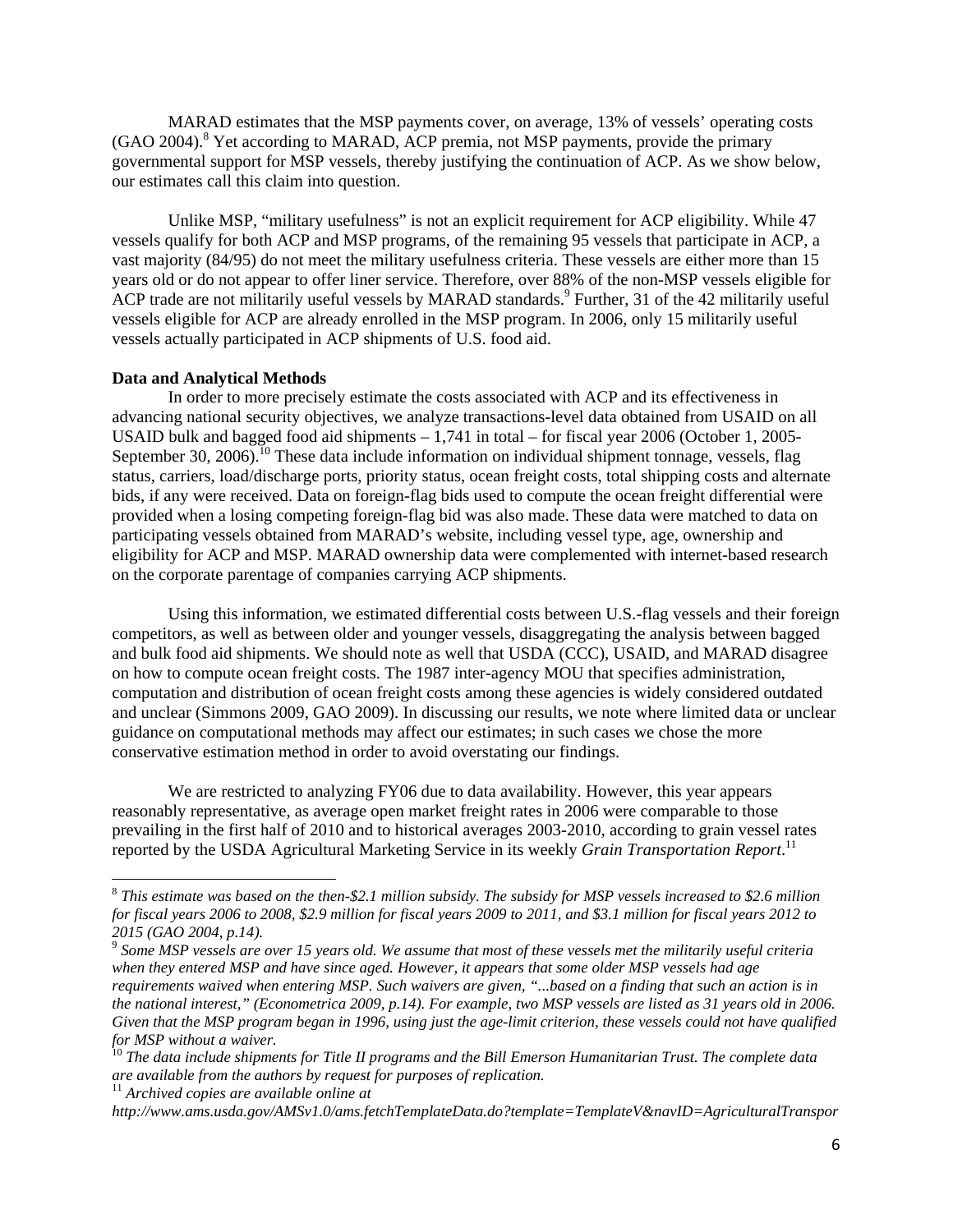#### *Estimated Cargo Preference Costs*

USAID procured and delivered approximately 2.5 million metric tons of food aid in FY2006, for which the ocean freight costs were \$332 million. Of this, we estimate ACP requirements for USAID generated at least \$104 million in extra costs to taxpayers, a 46% mark-up over competitive freight costs. Of these excess ACP-related expenses, we estimate \$50 million was borne ultimately by USAID, directly reducing resources available to attend to the food security objectives of the PL 480 Title II food aid program. Including approximate ACP costs borne by USDA food aid programs, as well as MARAD reimbursements to the food aid agencies, the estimated total cost to U.S. taxpayers increases to \$140 million.<sup>12</sup> The remainder of this section explains how we arrive at these estimates.

### *Under-representation of the Ocean Freight Differential*

As previously noted, MARAD requires a competing foreign-flag bid if a shipment is to be eligible for OFD reimbursement to a U.S. food aid agency (USAID or USDA). Shipments without a foreign-flag bid are omitted from OFD calculations and are ineligible for reimbursement even though ACP and, importantly, MSA-17 restrictions induce foreign-flag carriers to rationally opt out of bidding on (especially bagged) food aid shipments and limit price-based competition even among U.S.-flag carriers with different priority status. The GAO (2007, p.30) reports that in 2005, 14% of all food aid shipments received no foreign-flag bid. FY06 USAID data indicate that 27% of all U.S.-flag shipments received no foreign-flag bid, representing 30% of total U.S.-flag tonnage and costing USAID almost \$27 million in excess freight charges.<sup>13,14</sup>

# *USAID absorption of ocean freight differential costs*

In 2006, OFD on U.S.-flag vessels that had a competing foreign-flag bid represented \$77 million of the \$332 million USAID spent on food aid shipments costs (Tables 1 and 2). The reimbursable portion of OFD, however, is based on the 1987 inter-agency MOU, which uses only average OFD on vessels under 25 years old.<sup>15</sup> However, average OFD per ton paid for shipments on older vessels is significantly higher than on younger, militarily-useful vessels (Table 3). Ocean carriers can move older vessels that may no longer be competitive in the commercial shipping market  $-e.g.,$  due to poor fuel efficiency, slow travel, greater labor requirements, greater risk of cargo loss, or other reasons – to the U.S.-flag fleet, where they remain profitable at the expense of taxpayers and government food aid agencies.

<sup>&</sup>lt;u> 1989 - Johann Stein, marwolaethau a gweledydd a ganlad y ganlad y ganlad y ganlad y ganlad y ganlad y ganlad</u> *tation&leftNav=AgriculturalTransportation&page=ATGTRArchive&description=GTR%20Archive&acct=graintra nsrpt.*

<sup>&</sup>lt;sup>12</sup> Note that this estimate is quite conservative in that it includes none of the additional administrative costs involved *in verifying compliance with ACP rules, arranging compensatory transfers between agencies, etc. The staff and other bureaucratic costs involved in ACP administration are non-trivial, but entirely omitted in this estimate, as we have no good basis for allocating staff time, space and other costs to ACP.*

<sup>&</sup>lt;sup>13</sup> The details of these and the implementation of all the calculations described in this paper can be found in a *supporting data and calculations spreadsheet available from the authors by request.*

<sup>&</sup>lt;sup>13</sup> However, average OFD per ton paid for shipments on older vessels is significantly higher than on younger, *militarily useful vessels (Table 3). Ocean carriers can move older vessels that may no longer be competitive in the commercial market.*

<sup>14</sup> *Costs are estimated using average OFD per ton for vessels 24 years old and under. We do not have data on which vessels have been rebuilt in the past five years, so we treat all vessels at least 25 years old as being ineligible for inclusion in the average OFD reimbursement rate computations. We also exclude the small number of vessels for which we lack age data. The average eligible OFD is calculated separately for bagged and bulk vessels. These averages are then multiplied by the total tonnage for U.S.-flag bids on that type of commodity that received no alternate bid in order to arrive at the total reimbursable OFD.*

*<sup>15</sup> MOU section V.B.3(ii).*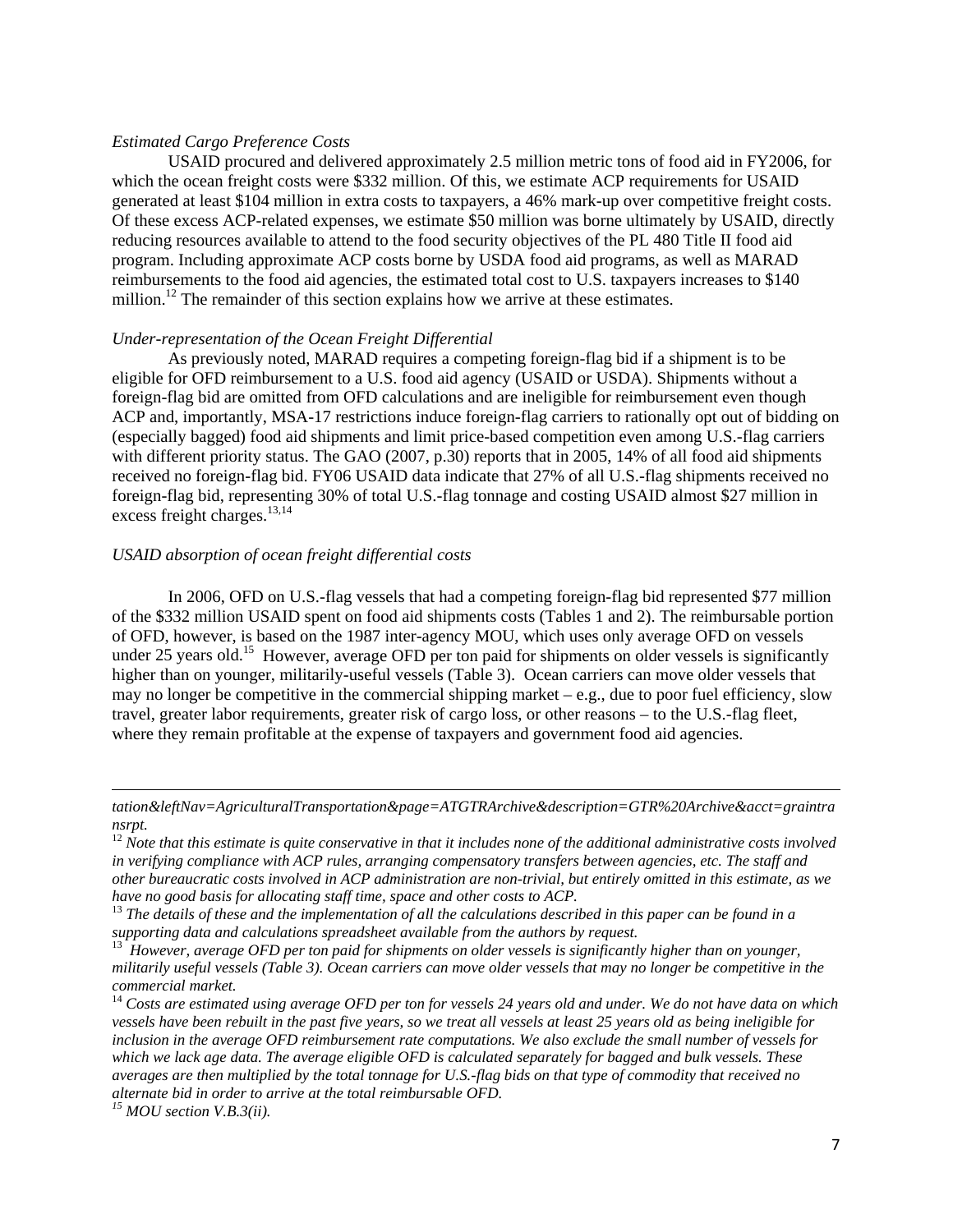|               | Total shipment | <b>Total OFD</b> | "Reimbursable"    | OFD amount          | OFD amount          |
|---------------|----------------|------------------|-------------------|---------------------|---------------------|
|               | $\cos(s^{16})$ | incurred $17$    | $\text{OFD}^{18}$ | reimbursed by       | absorbed by         |
|               |                |                  |                   | MARAD <sup>19</sup> | USAID <sup>20</sup> |
| <b>Bagged</b> | 152.5          | 23.7             | 20.0              | 6.6                 | 17.1                |
| <b>Bulk</b>   | 179.2          | 53.4             | 38.5              | 12.8                | 40.6                |
| <b>Total</b>  | 331.8          | 77.1             | 58.5              | 19.5                | 57.6                |

# **Table 1: FY2006 ocean freight differential costs and reimbursements to USAID (millions of \$)**

# **Table 2: FY2006 All ACP-related costs and payments to USAID (millions of \$)**

|                                                           | <b>USAID</b> | Costs accrued to Costs accrued to<br><b>MARAD</b> | Costs to<br>Taxpayers |
|-----------------------------------------------------------|--------------|---------------------------------------------------|-----------------------|
| Total OFD incurred due to ACP <sup>21</sup>               | 57.6         | 19.5                                              | 77.1                  |
| Total costs due to missing alternative bids <sup>22</sup> | 26.8         |                                                   | 26.8                  |
| MARAD TPEF payment to USAID <sup>23</sup>                 | (34.8)       | 34.8                                              |                       |
| <b>Total Payments</b>                                     | 49.6         | 54.4                                              | 103.9                 |

# **Table 3: Average OFD per ton for vessels carrying food aid**

| <b>Vessel Age</b> | Bulk    | <b>Bagged</b> |
|-------------------|---------|---------------|
| $0 - 24$          | \$45.44 | \$51.09       |
| $25 +$            | \$74.59 | \$75.66       |

This accounting technicality matters because more than 30% (44/144) of the ACP vessels eligible for ACP shipments in 2006 were 25 years or older, and these vessels carried approximately 23% of USAID food aid tonnage.<sup>24</sup> In 2006, we estimate that the per-ton shipment costs on vessels 25 years or older were 64 and 48% higher for bulk and bagged cargo, respectively, than the cost of shipments on younger vessels (Table 3). This cost differential for vessels over 25 years of age both increases the cost of ACP to taxpayers and reduces the reimbursable portion of the OFD that food aid agencies incur. The cost

<sup>&</sup>lt;sup>16</sup> This total includes both ocean freight costs and non-ocean costs such as fumigation and overland transport, but it *excludes the value of commodities shipped.*

<sup>17</sup> *Calculated on a per shipment basis by multiplying the OFD rate per ton, as reported by USAID, by the tonnage shipped. This does not account for reimbursements received, shipments receiving no alternative bids, nor additional non-OFD costs of cargo preference.*

<sup>18</sup> *To receive OFD reimbursements, a shipment must be on a U.S.-flag vessel and have an alternate bid with which to calculate OFD. The additional cost of shipment on older vessels is deducted from the OFD incurred by applying the average OFD per ton to all tonnage eligible to receive OFD reimbursement.*

<sup>19</sup> *OFD amount reimbursable by MARAD is one-third of reimbursable OFD, which does not include the additional costs of older vessels.*

<sup>&</sup>lt;sup>20</sup> *OFD costs absorbed by USAID are the difference between the total OFD incurred and the estimated amount* reimbursed by MARAD. This figure includes additional costs of older vessels, but does not take into account the *costs of missing alternate bids or the TPEF payment.*

<sup>&</sup>lt;sup>22</sup> *This is a conservative estimate using the average OFD per ton for vessels aged 0-24, multiplied by the total tonnage with no alternate bid.* 

<sup>&</sup>lt;sup>23</sup> *BEHT shipment costs are included in TPEF calculations, as indicated by the 1987 Memorandum of Understanding, sections V.C. 1 and VIII. B.*

<sup>24</sup> *Based on MARAD, "Active U.S. flag vessels eligible for Agricultural Preference Trade," September 6, 2006. This list was originally retrieved online, but is no longer available on the MARAD website.*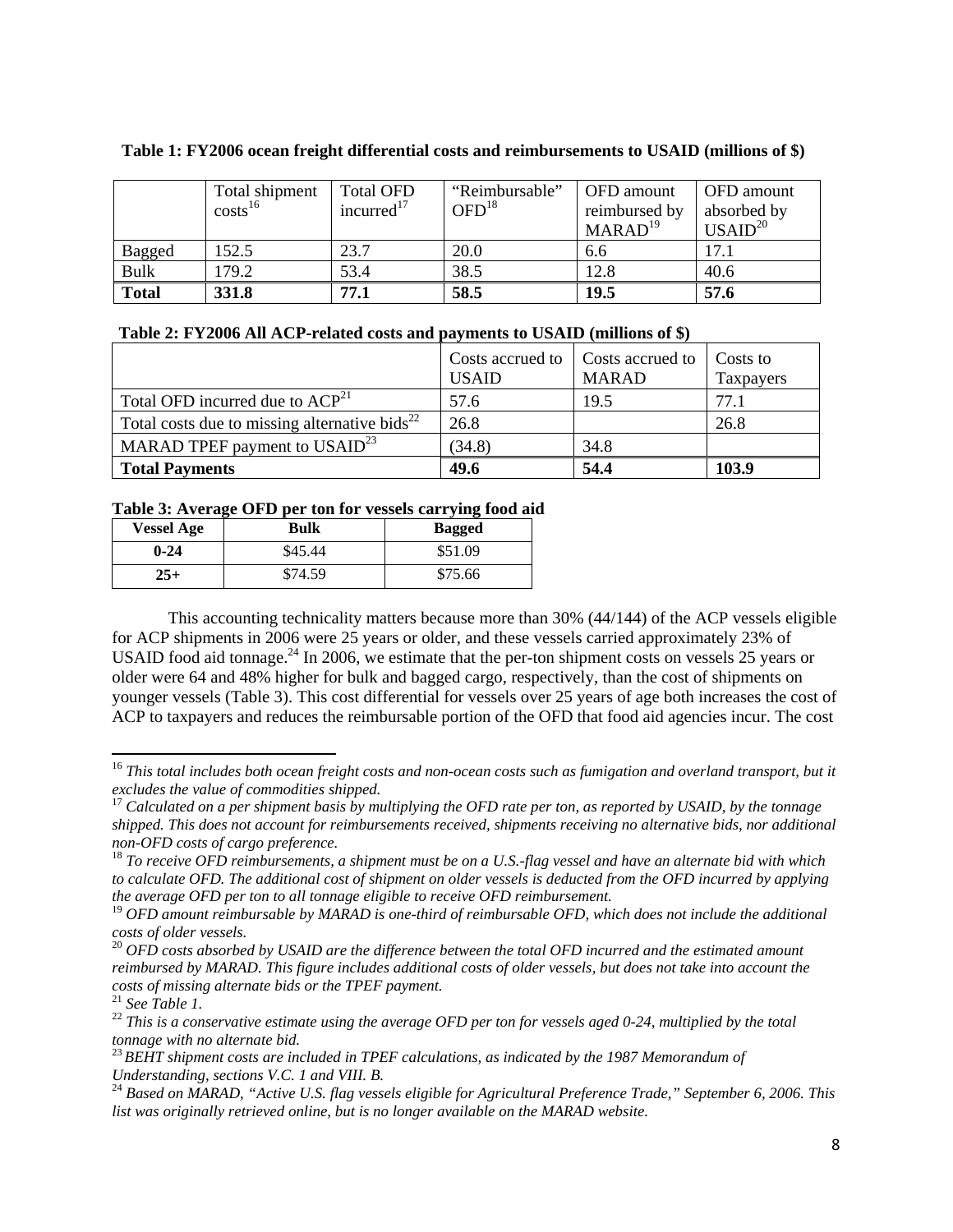to USAID associated with shipment on older vessels totaled an estimated \$16.5 million, none of which is compensated for by the reimbursement guidelines set forth in the 1987 MOU.<sup>25</sup>

In FY06, we thus estimate that ACP added 46% (\$104 million) to the government's USAID food aid cargo costs, compared to the competitive foreign-flag rates without ACP.<sup>26</sup> USAID incurred 48% of these costs, totaling \$50 million (Table 2), which is equivalent to 3.3% of USAID's total food aid commodity expenditures in FY06.

Adjusted for USAID's (74%) share of total U.S. food aid, we obtain a crude estimate of \$140 million in total ACP costs to the U.S. government in 2006. This estimate is a bit lower than GAO estimates from 15-20 years ago. The GAO (1994, p.2) estimated, "...an average of about \$200 million per year in government funds has been used to pay the added cost of shipping US food aid to foreign countries on US-flag ships rather than on lower-cost foreign-flag ships," and estimated \$150 million annually in ACP costs (1990). ACP costs vary on an annual basis due to international and domestic demand for shipping, fuel prices, etc. Therefore, some variation across years is expected.

#### *ACP Carrier Competitiveness*

The preceding analysis indicates that ACP is costly because U.S.-flag carriers are rarely the lowest-cost freight service providers for food aid agencies. We find that U.S.-flag vessels carrying bagged food aid (primarily container ships providing liner service) are more able to compete with their foreignflag counterparts than are U.S.-flag bulk, tanker or breakbulk vessels. The additional cost of U.S.-flag vessels that carry bulk commodities appears to be due in large measure to their age and outdatedness, rather than the costs associated with U.S.-flag status. U.S.-flag vessels carrying bagged food aid use different, more modern liners, which allow them to compete more effectively.

For bagged tonnage that received both foreign and U.S.-flag bids, U.S.-flag carriers had lower ocean freight bids than their foreign-flag competitors in 21% (180/850) of shipments (or 9.6% of cargo tonnage). This was the case in 1.2% (1/79) of bulk food aid shipments.<sup>27</sup> Overall, U.S.-flag carriers' bids were competitive for just 3.4% of USAID food aid tonnage, 17% of bagged commodities, but less than 0.2% of bulk tonnage (Table 4). Foreign-flag vessels win virtually all of the MSA-17 reservation of 25% of bagged food aid shipments for Great Lakes ports. Because foreign-flag vessels cannot carry more than 25% of total food aid shipments, few foreign-flag vessels are awarded bids outside of the Great Lakes. U.S.-flag carriers of bagged tonnage are most likely to offer competitive bids when bidding for cargo from one port (Jacinto, Texas) for reasons that are not entirely clear. Jacinto is a major port for U.S.-flag liner services; thus, this may reflect localized competition for bagged cargo to top-up any regularlydeparting commercial vessels with excess capacity.

<sup>25</sup> *This figure represents the difference between average OFD of shipment on vessels 25 years and older and vessels under 25 years old, multiplied by the total tonnage shipped on older vessels. A few vessels without age data were excluded from the rate estimates. This results in a slight discrepancy between the reimbursable OFD reported in Table 1, which is based on the actual OFD incurred, and the product of total tonnage and rate estimates based on* 

*an incomplete vessel roster.* 26 *These estimates ignore the significant costs of USAID, USDA and MARAD staff and facilities devoted to* 

*managing compliance with cargo preference restrictions.* <sup>27</sup> *These comparisons consider only ocean rate costs and exclude additional non-ocean costs. Bids for which there was no foreign-flag competitor reported are excluded from the calculation.*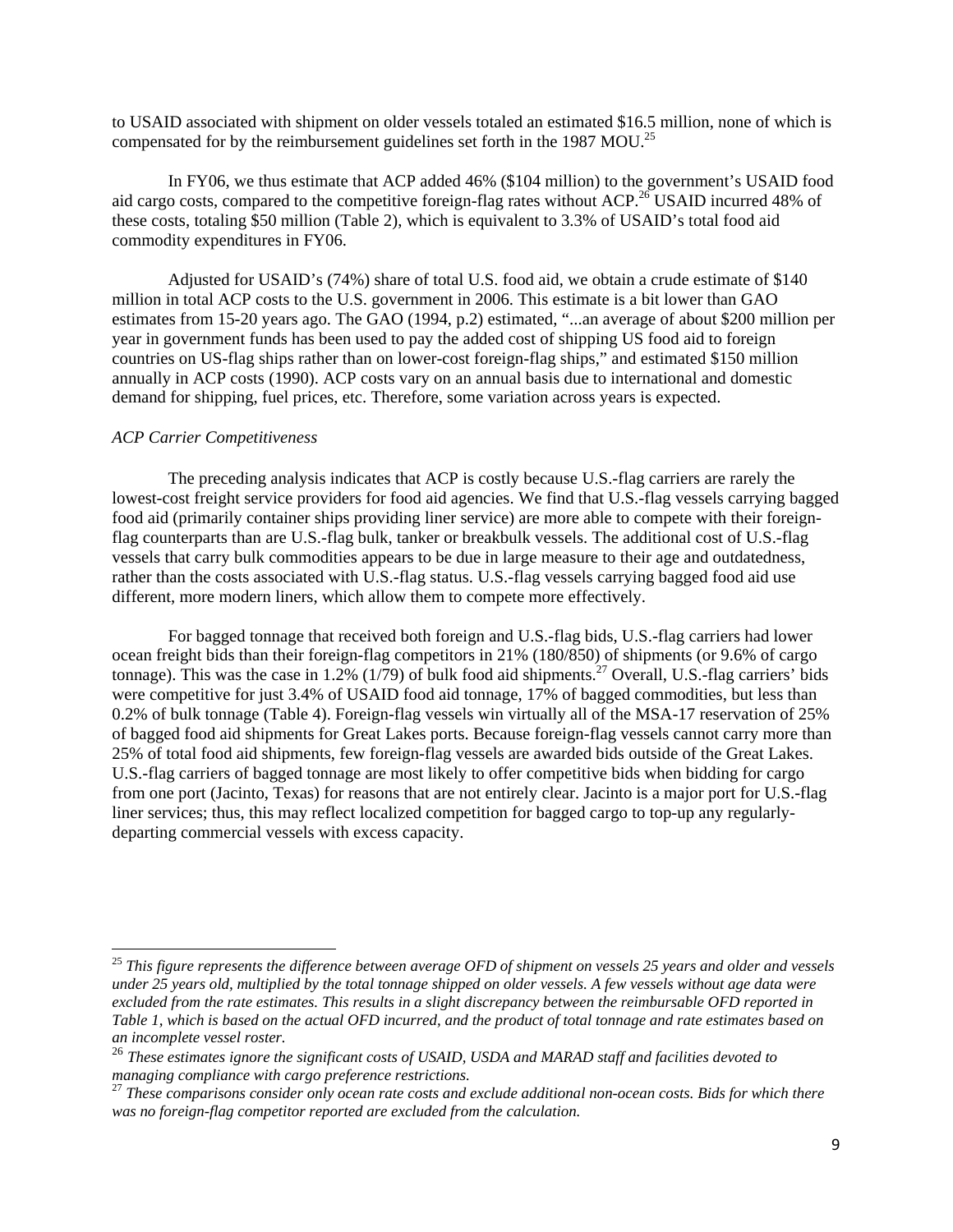|              |                             | <b>BAGGED</b>  |                | <b>BULK</b> |                |
|--------------|-----------------------------|----------------|----------------|-------------|----------------|
|              |                             | MT             | <b>Percent</b> | MT          | <b>Percent</b> |
| Foreign-     | <b>Percent foreign-flag</b> | $MSA-17$ :     |                |             |                |
| flag         | winning bids                | $204,786^{28}$ | 24.4%          |             |                |
|              |                             | Non-MSA-       |                | 362,520     | 22%            |
|              |                             | 17:            | 0.4%           |             |                |
|              |                             | 3,360          |                |             |                |
| <b>U.S.-</b> | Competitive ocean rate      |                |                | 3,150       | 0.2%           |
| flag         |                             | 80,510         | 9.6%           |             |                |
|              | Non-competitive ocean       |                |                | 848,020     | 52%            |
|              | rate                        | 391,383        | 46.6%          |             |                |
|              | <b>Missing foreign-flag</b> | $MSA-17:$      | 0.2%           |             |                |
|              | bid                         | 1,851          |                |             |                |
|              |                             | Non-MSA-       |                | 409,840     | 25%            |
|              |                             | 17:            | 18.8%          |             |                |
|              |                             | 158,370        |                |             |                |
| <b>Total</b> |                             | 840,260        | 100%           | 1,623,530   | 100%           |

**Table 4: FY2006 USAID food aid tonnage allocated to U.S. and foreign-flagged vessels** 

# **Cargo Preference and National Security**

The statutory objective of ACP is to advance the national security objective of maintaining essential sealift capacity – both vessels and skilled mariners – in times of war. If ACP effectively promotes such objectives, then its cost might be desirable, although there may still be less costly ways to organize support for U.S. shipping interests while fulfilling the same national security objectives.

But the efficacy of and need for ACP to advance these objectives has been repeatedly questioned. For example, the GAO (1994, p.3) concluded that: "The application of cargo preference to food aid programs does not contribute to meeting the intended objectives of helping to maintain U.S.-flag ships as a naval and military auxiliary in time of war or national emergency or for the purposes of domestic or foreign commerce." Indeed, over the past quarter century, informal DoD support for ACP has wavered.<sup>29</sup> Concerns about the efficacy of ACP for promoting national security interests with respect to sealift capacity were one reason for the creation of the Maritime Security Program (MSP) in 1996, which, unlike ACP, imposes explicit restrictions on eligibility based on "military usefulness."

<sup>&</sup>lt;sup>28</sup> Bagged cargo does not need to be loaded onto a ship from a Great Lakes port in order to satisfy the requirements *of MSA-17. Cargo that is bagged or containerized at a facility contiguous to a Great Lakes port can then be shipped overland to a coastal port and still be considered a Great Lakes shipment, regardless of the flag of the vessel on* 

*which it is ultimately shipped.* 29 *In 1994, the Department of Defense wrote, "There would be no significant impact to DoD in the loss of bulk ships used to transport food aid," (in Appendix V, GAO 1994, p. 106).*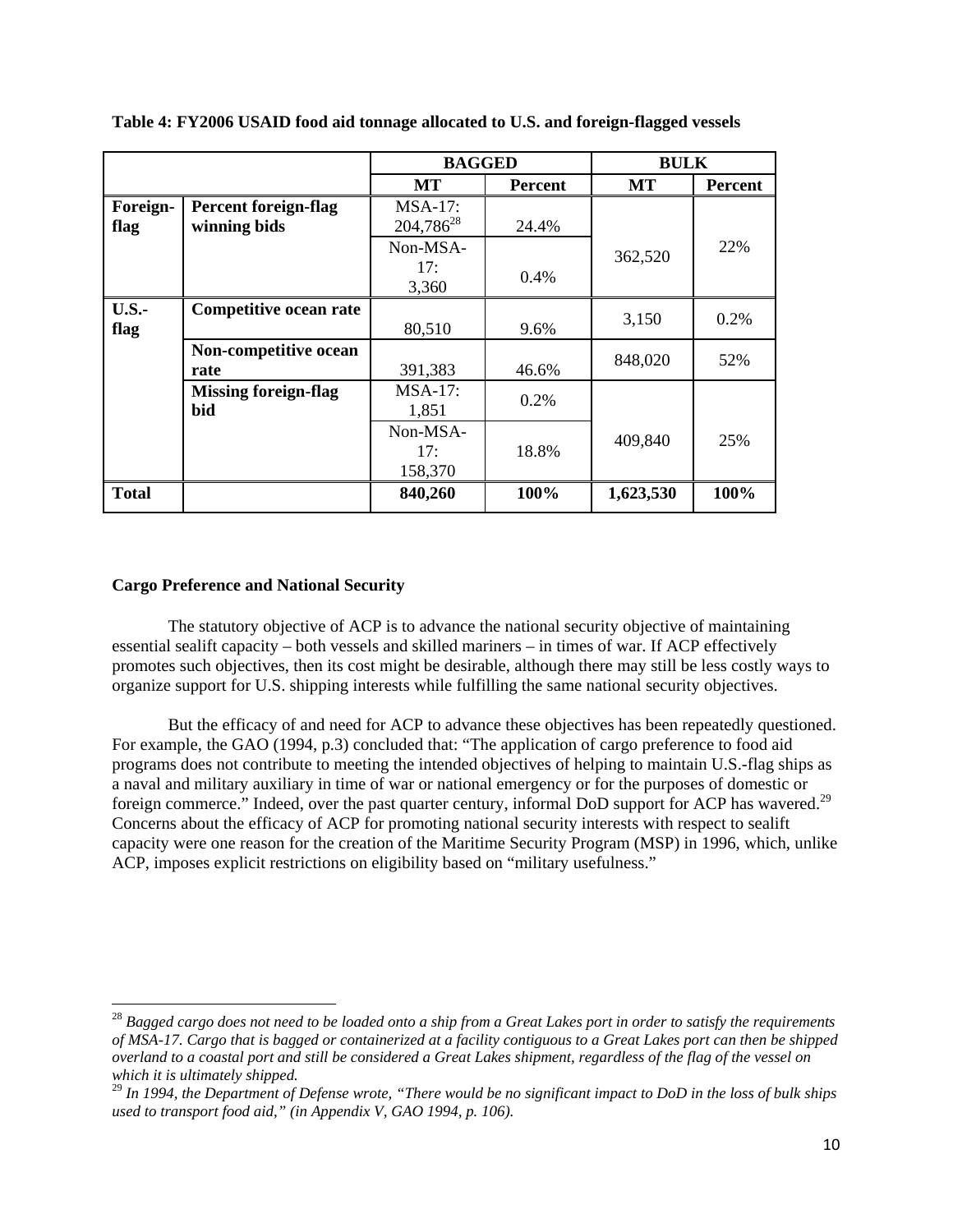According to MARAD (2006, p.21), the \$2.1 million annual payment per vessel under MSP "provides limited direct assistance", while "the primary form of assistance to 118 U.S.-flagged vessels is provided through the cargo preference laws."<sup>30</sup> There are multiple reasons to doubt this assertion.

 First, MSP enrolls more modern ships that mostly offer liner service, in which cargo is placed on a vessel with a predetermined route rather than on a vessel chartered specifically to the desired destination. Liner service increases the likelihood that food cargo will be transshipped, i.e., transferred to a foreign-flag vessel en route. Because the priority system used to award bids under ACP favors carriers offering charter service rather than transshipped liner service, MSP vessels operate at a disadvantage when competing with non-MSP ACP vessels (GAO 2004, p.22). As presently operationalized, ACP directly disadvantages the most militarily useful U.S.-flag vessels, those that are MSP-eligible.

Second, relatively few cargo preference vessels are militarily useful. Using the best available listings we could obtain for each program, we find that of the 142 ACP-eligible vessels in 2006, 100 were not considered militarily useful under MSP criteria due to their vessel type, age, or both. Therefore, 70% of ACP vessels do not meet the most current militarily useful criteria enforced under the MSP. As a rule, bulker vessels are not considered militarily useful due to DoD preference for container and roll-on/roll-off capability. For food aid shipments, however, bulk and breakbulk vessels are necessary to carry bulk grains. This creates an inherent conflict when vessels that ship food aid are also expected to contribute to national security.

The FY2006 USAID food aid shipment data allow us to explore the extent to which ACP in fact supplements MSP payments. Only 25 of the 47 MSP vessels eligible for ACP shipments were awarded USAID food aid shipments in FY2006. By our calculations, following the methods described above, the average total OFD premium received in FY2006 by these MSP vessels was approximately \$271,000, putting the total cost of ACP support to these 25 vessels at \$6.8 million. In contrast, the total cost of ACP for all vessels was \$140.4 million. In other words, less than 7% of cargo preference expenditures on USAID food aid shipments actually support vessels selected by DoD for inclusion in the Maritime Security Fleet. Further, the magnitude of this support was just over 10% of the MSP payments received by those same vessels. Therefore, ACP hardly seems to be, "the primary form of [federal government] assistance," for the militarily useful vessels DoD most wants to support within the merchant marine fleet.

Beyond supporting vessels and their owners, ACP and MSP support the employment of U.S citizen and legally resident merchant mariners. Non-militarily useful vessels are still useful in so far as they cultivate and maintain a pool of well-trained sailors available for call-up in times of heightened national security measures. Definitive information on the employment effects of ACP has proven elusive, however.<sup>31</sup> The GAO (2007, p.13) reports that, "5,000 U.S. citizen mariners...have carried U.S. food aid cargoes in the past several years…" on 100 vessels. A 2009 study commissioned by MARAD states that the Maritime Security Program provides employment for approximately 2,400 U.S. mariners (Econometrica 2009). Our rough estimates, based on vessel-specific crew estimates, are that 1,414 crew members participated in ACP shipments in 2006.<sup>32</sup> Given our earlier estimate of \$140 million in total

<sup>&</sup>lt;sup>30</sup> Note that the MSP payment has now increased to \$2.9 million per year per vessel. A list of ACP eligible vessels *for 2006 was obtained from MARAD, which reports 144 eligible vessels, contradicting the MARAD (2006b)) annual Report figure of 118. The reason for this reporting discrepancy remains unclear.*

<sup>31</sup> *Using 1992 data, Nathan Associates (1995) estimated that direct, indirect, and induced employment from all cargo preference requirements (including military, agricultural, and EXIM preferences) and OFD reimbursement was 71,000 positions. The authors did not disaggregate the employment effects by cargo preference requirement.*

<sup>32</sup> *Averages are drawn from foreign flag crewing practices reported by MARAD (2006a). Crewing information in ILO (2004) is consistent with the MARAD data. To the best of our knowledge, estimates for U.S. vessels were not publicly available. Therefore, we applied average crews by vessel type for foreign vessels to U.S. vessels of similar*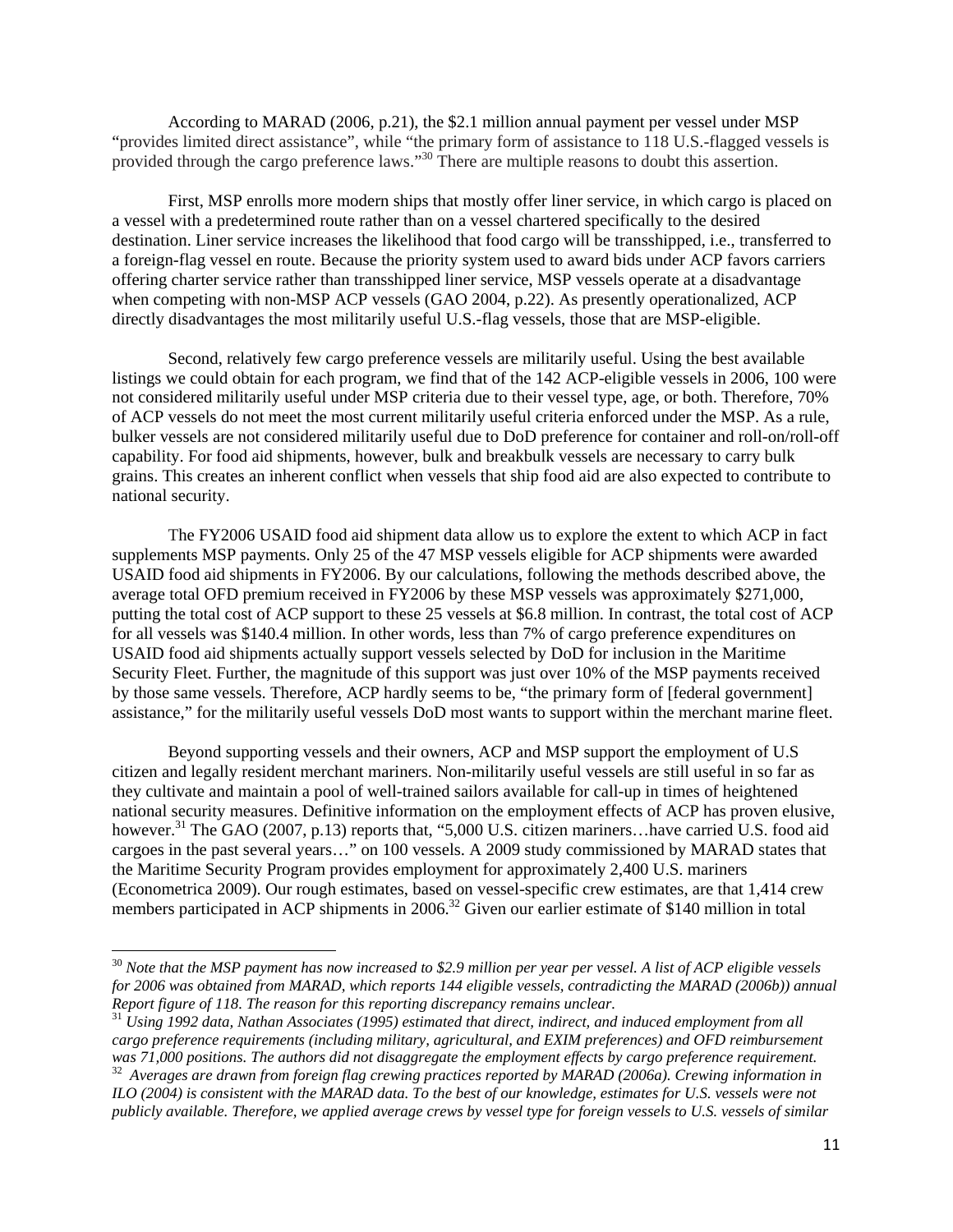ACP costs to taxpayers for U.S. food aid shipments, this amounts to a minimum annual subsidy per mariner of \$99,342. Moreover, since the enactment of the 1954 Cargo Preference Act, there has been no documented call-up of civilian mariners from ACP vessels for national security purposes. This seems a rather generous price to pay for call-up options that have never been exercised over a 56-year period that has spanned seven major U.S. military operations.<sup>33</sup>

# **Cargo Preference and Foreign-owned Vessels**

In addition to the national security objectives of ACP, cargo preference restrictions are designed to nurture the American shipping industry. However, according to the American Maritime Congress, in 2005, cargo preference accounted for only 5-15% of U.S.-flag ships' total containerized cargoes.<sup>34</sup> Thus, while food aid shipments are lucrative for U.S.-flag carriers that get the business, the volumes involved are small at industry scale.

The U.S. Code Title 46, Subtitle V, Part A, Chapter 501, Sec. 50101, states that the U.S. merchant marine should include vessels that are "...owned and operated as vessels of the United States by citizens of the United States." Therefore, one of the criteria for being classified as a U.S.-flag vessel is that it must be owned by an American company. However, "American" companies can be subsidiaries of foreign corporations.<sup>35</sup> It is therefore important to ascertain the ultimate ownership of ACP vessels, and thus the ultimate recipients of the estimated \$140 million in excess government freight payments that result from ACP.

The ownership structures of ACP-eligible U.S.-flag vessels are difficult to trace conclusively, as many of the holding companies are privately held and do not report sufficient data to establish ownership structures definitively. Research using publicly available data on the ownership structures of U.S.-flag vessels enabled us to establish the ownership structure for only a portion of the ACP vessels, accounting for only 43% of FY06 USAID food aid tonnage. But from that sample, we conclude that while all U.S. flag vessels are indeed owned by American companies, many of those companies are merely subsidiaries of foreign companies. Figure 1 offers one example, showing how the world's largest maritime container carrier, A.P. Moller-Maersk Group, headquartered in Denmark, is the ultimate owner of at least 20 of the 144 vessels in the ACP fleet. Almost 40% of the tonnage we can definitively link to ultimate owners was hauled on vessels whose companies are owned by foreign corporations. Since these are limited liability companies incorporated in the U.S., the business risk remains in the U.S., including with U.S. mariners, while the profits move offshore to the corporate parent. These profits are then reinvested in the corporate parent's entire fleet. Thus, ACP indirectly supports vessels that compete directly with U.S.-flag vessels.

<u> Andrewski politika (za obrazu pod predsjednika u predsjednika u predsjednika u predsjednika (za obrazu pod p</u>

*age and size. U.S. employment regulations tend to be more stringent than foreign labor laws, and thus we may somewhat overestimate the employment effects.* 33 *Vietnam (1960-75), Grenada (1983), Panama (1989), the Persian Gulf (1990-91), Bosnia and Herzegovina* 

<sup>(1995-96),</sup> Afghanistan (2001-present), and Iraq (2003-present).<br><sup>34</sup> American Maritime Congress website: http://www.americanmaritime.org/. Visited July 2009.<br><sup>35</sup> Such companies are known as "Documentation Citizen" compan

*<sup>296.10</sup> for details.*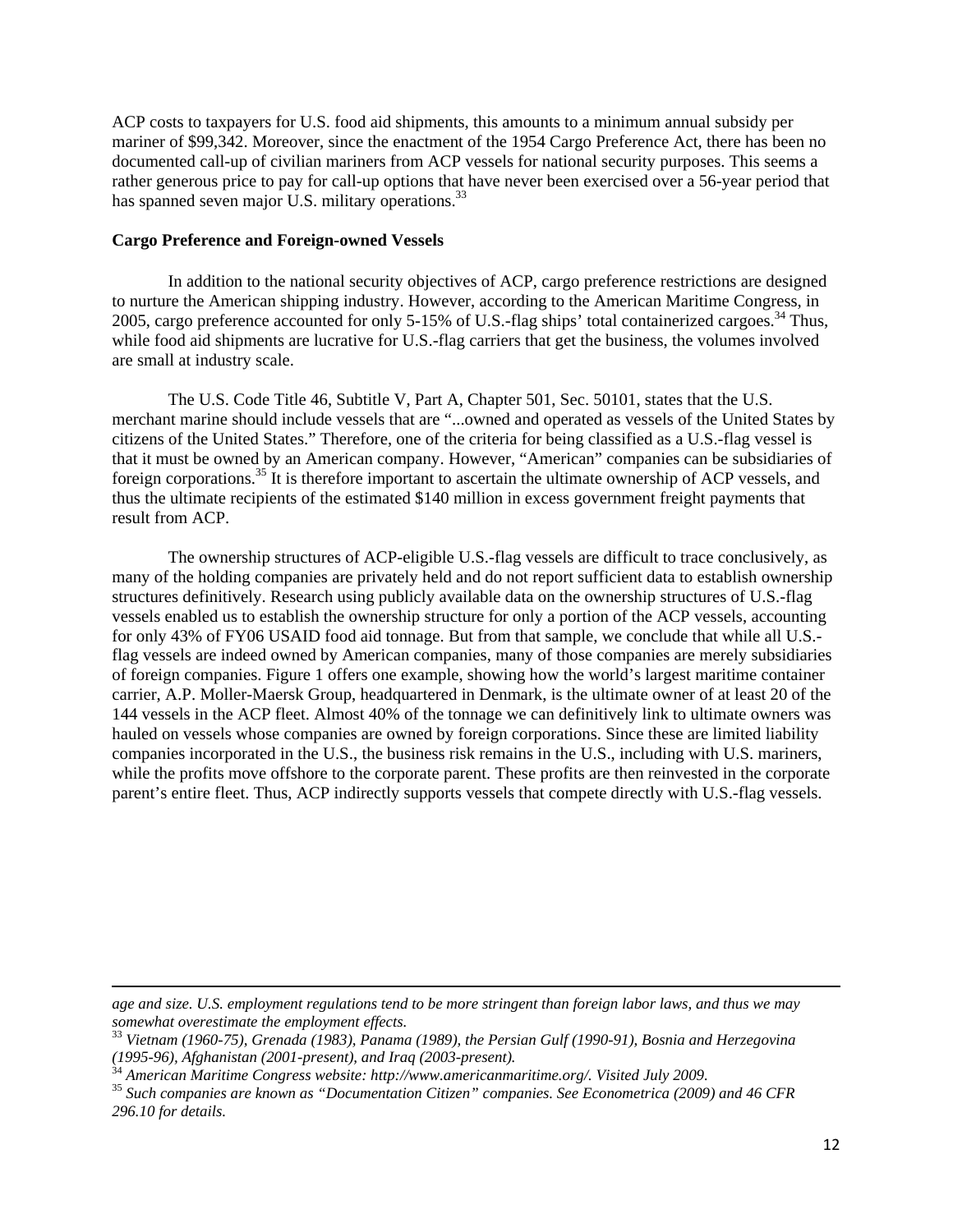

### Figure 1: Ownership Structure for A.P. Møller-Maersk Group-owned ACP Vessels

#### **Conclusions**

Although many observers have argued that the political economy of U.S. food aid policy is heavily influenced by the interests of ocean carriers and its associated labor interests, to date the empirical evidence on how these constituencies benefit from agricultural cargo preference restrictions on U.S. food aid shipments has been remarkably thin.

In this paper, we used an unprecedentedly detailed and comprehensive transactions-level data set to estimate the total costs of ACP and to explore its consequences. We find that meeting ACP requirements for USDA and USAID programs cost U.S. taxpayers roughly \$140 million per year in FY06, and that roughly half of those costs were borne by food aid agencies rather than by the Maritime Administration. ACP costs USAID a significant portion of its food aid programming resources under Title II of Public Law 480, a percentage nearly equivalent to the value of USAID's entire Title II nonemergency food aid to Africa. Contrary to its national security and "Buy American" objectives, ACP depends heavily on vessels not deemed militarily useful, provides minimal supplementary support to militarily useful vessels (in particular, those in the Maritime Security Program), and a considerable share of food aid shipments under cargo preference are carried by vessels ultimately owned by foreign corporations. Thus, ACP functions as a subsidy of the shipping industry under the guise of humanitarian assistance.

It would seem that more efficient and effective ways could be found to fulfill the multiple objectives of cargo preference policy; appropriate reforms will depend on which objectives are prioritized. Perhaps the most effective means of achieving national security objectives associated with agricultural cargo preference would be to directly subsidize the Maritime Security Program, decoupling such support from food aid shipments. Indeed, the \$140 million cost of ACP could instead be used to support an additional 40 MSP vessels at the FY06 MSP subsidy level. Alternatively, eligibility for ACP could be restricted to only those vessels that are clearly militarily useful, thus eliminating the substantial,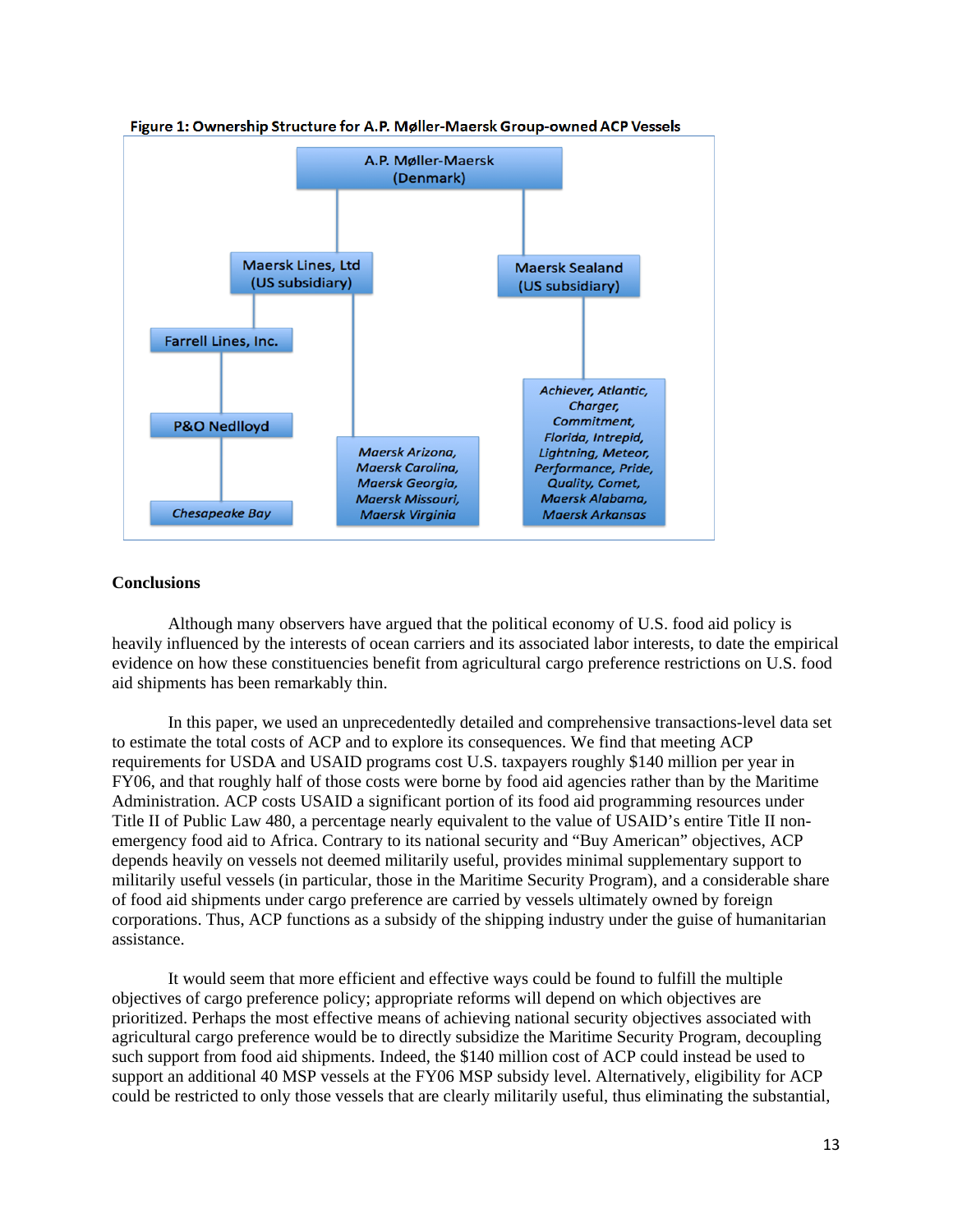costly support to older, more expensive vessels; though by further restricting competition, this could increase costs and benefit foreign-owned carriers with newer U.S.-flag vessels operated by their U.S. subsidiaries.<sup>36</sup> This might, however, help induce investment by U.S. companies in vessels that are militarily useful. Savings generated by this restriction could be used to directly subsidize the Maritime Security Program, to expand popular food aid programs such as McGovern-Dole, or be used for general budget deficit reduction.<sup>37</sup>

Several reforms could increase competition and efficiency in the shipment of American food aid. Most importantly, the Great Lakes Set Aside requirements under MSA-17 represent the single most anticompetitive influence on the U.S. food aid shipping market. Relaxing or entirely eliminating MSA-17 would allow for greater price-based competition among ocean carriers. Additionally, the three-year waiting period for entry into the ACP program could be eliminated in order to allow the U.S.-flag shipping industry to meet short-term changes in demand for U.S.-flag services. Prioritization rules for awarding bids might also be updated in order to be more compatible with modern commercial practices in liner services. To better support American ownership of ocean carriers, more stringent guidelines regarding the corporate parentage of eligible carriers could increase the benefits afforded to American carriers, American merchant mariners, and other employees.

The most salient problem with the current formulation of the agricultural cargo preference program is the difficulty inherent to pursuing multiple policy objectives through a single policy instrument. Untangling the multiple policy objectives outlined above is an important step toward increased efficiency and improved performance for all U.S. agencies involved. Furthermore, it would reduce the necessary extent of coordination between agencies, allowing USAID and USDA to channel their efforts into providing food for those who need it most, and freeing MARAD to focus more specifically on maritime and related national security interests.

While the complex "iron triangle" political economy of U.S. food aid continues to make reforms more difficult than in other food aid donor nations, with clearer evidence now as to the costs and efficacy of agricultural cargo preference restrictions in advancing their stated goals, it may be time to revisit the role of agricultural cargo preference as it applies to humanitarian international food assistance. Present ACP policy effectively promotes shipping subsidies under the guise of humanitarian assistance and national security.

**Acknowledgements:** We thank Felix Baquedano, Mary Chambliss, Jennifer Clapp, James Firth, Charles Hanrahan, Sarah Lowder, Emmy Simmons, Katherine Smith, and three anonymous reviewers for helpful discussions and information. Any remaining errors remain ours alone.

<sup>&</sup>lt;sup>36</sup> An exception may need to be granted to include vessels suitable for bulk cargoes, given that bulker vessels are not *considered militarily useful by the DoD definition. U.S. food aid programs will continue to require access to appropriate vessels for bulk commodity cargo.*

<sup>37</sup> *Investment in the Ready Reserve Force, a MARAD/DoD program aimed at increasing maritime surge capabilities in national emergencies, may also be an option. The strengths and weaknesses of this program, and its role in maritime security, are outlined in Econometrica (2009).*